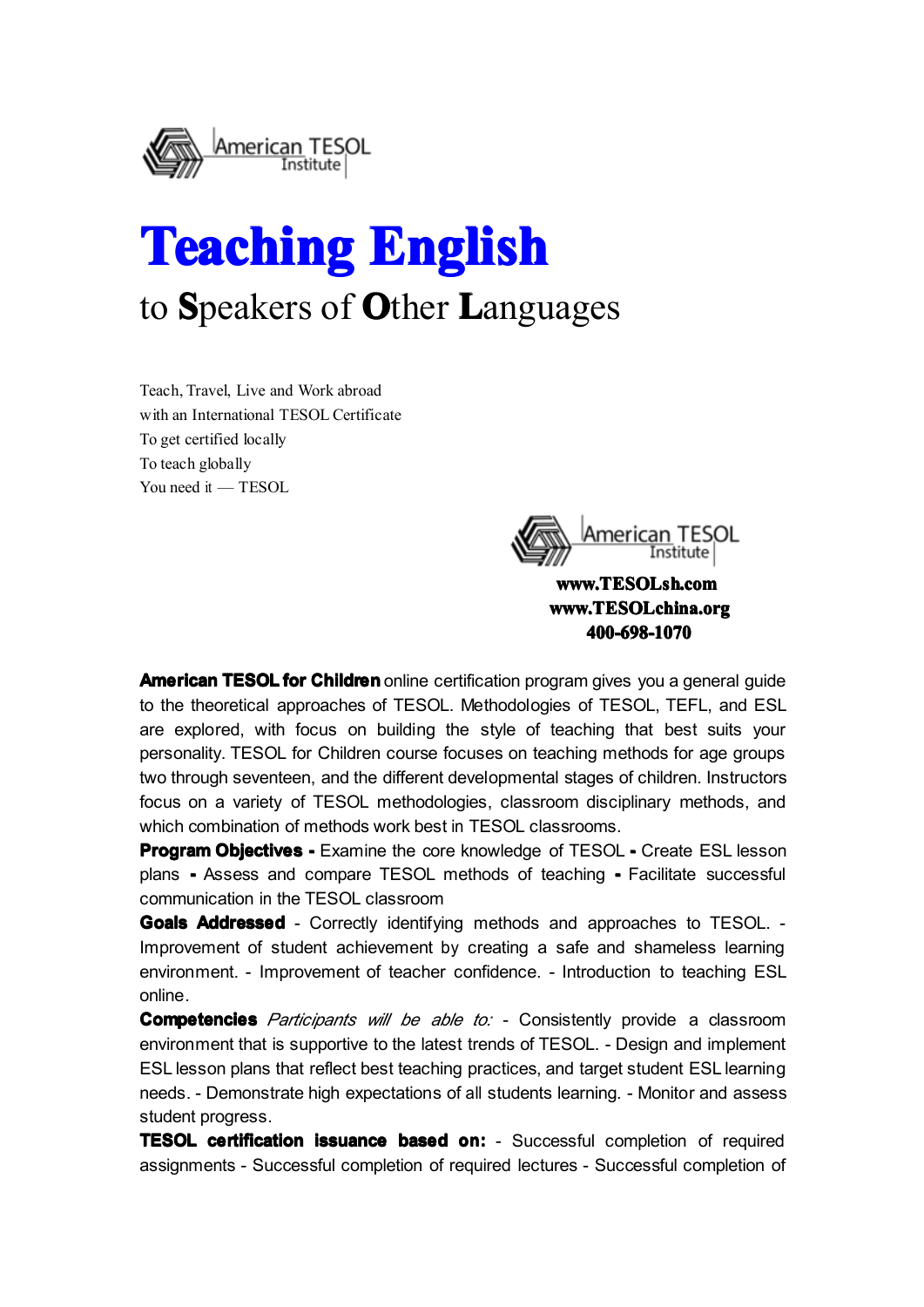required quizzes - Successful completion of required thesis

**Distance Learning** - Allows you to create your own learning environment - Allows you to complete studies at your own pace - Allows you to fit curriculum into <sup>a</sup> busy lifestyle **How it Works Online** - Utilization of learning software such as Moddle, Adobe Connect, &Php Live - Login to complete assignments and view you progress towards TESOL certification - Interact live with American TESOL instructors via webcam & chat

**Program Completion -** Optional job placement teaching English abroad to adults or children

**Requirements** - A computer and internet connection - English fluency - GED or High School Diploma

American TESOL for Children Certification Program includes 3 e-books, and consists of assignments and readings from Teaching English to Children textbook. All materials are included in the tuition price.



# **Module One – 3 Hours**

Reading Assignment - Pages 1 - 3, TESOL for Children e-book Which age group would you like to teach most and why? Describe the characteristics of your 3 most influential teachers throughout childhood. What do the acronyms TESOL, SLA, L1 and L2 stand for? Guide to acronyms. Acronyms Quiz **Module Two – 2 Hours** Reading Assignment - Pages 4 - 6, TESOL for Children e-book What is "telegraphic speech?" Guide to telegraphic speech.

Telegraphic Speech Quiz

# **Module Three – 3 Hours**

Reading Assignment - Review Page 5, TESOL for Children e-book Name five different types of gross motor skills not mentioned in the text. Do the same for fine motor skills.

Guide to gross motor skills.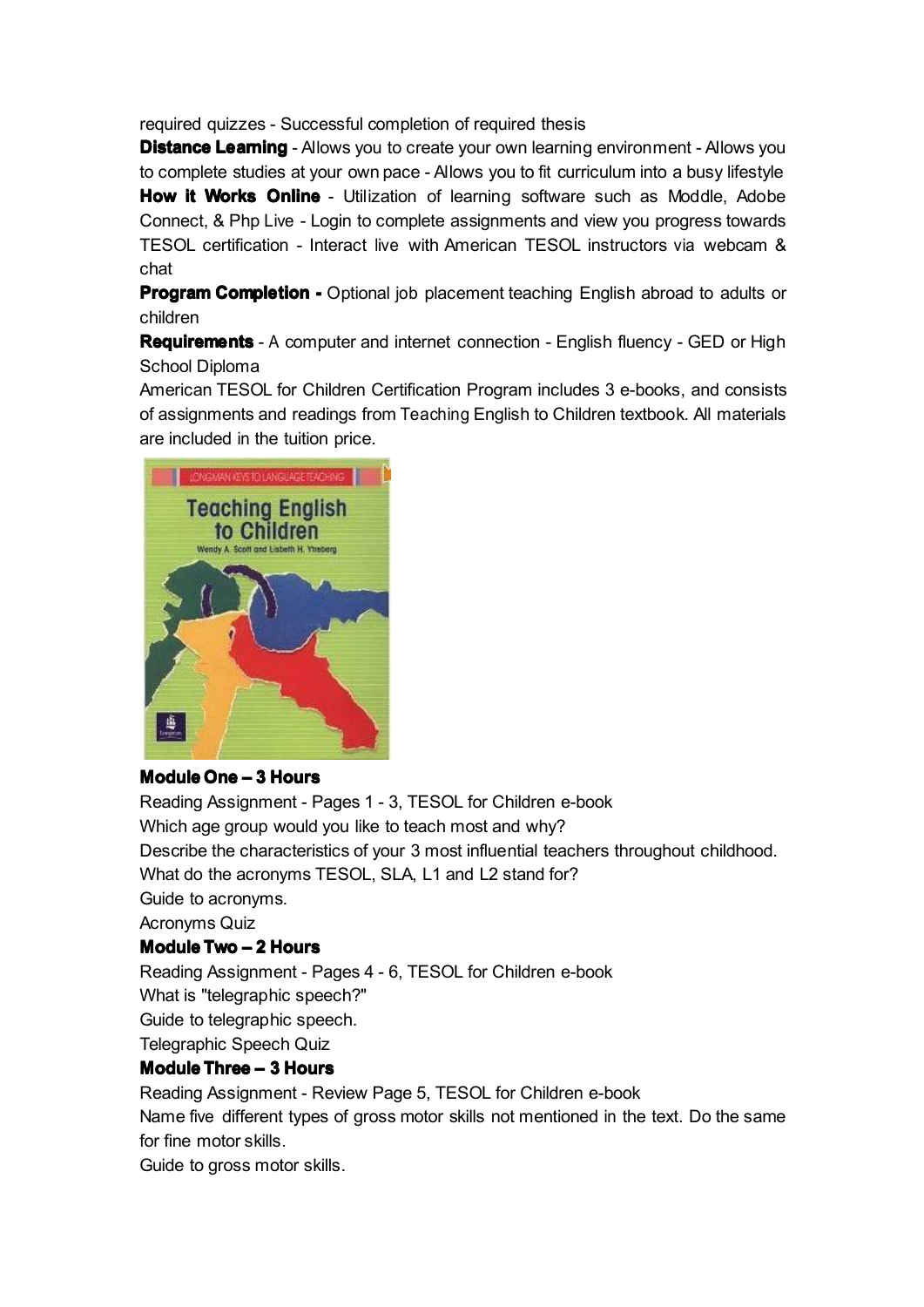Motor Skills Quiz

# **Module Four – 1 Hour**

Reading Assignment - Pages 7 - 10, TESOL for Children e-book Which type of music and movies would you like to introduce to children of other cultures? Why?

# **Module Five – 3 Hours**

Reading Assignment - Pages 8 - 17, TESOL for Children e-book

Name and describe one exercise that can be utilized for learning English involving Math, Science and Social Studies separately.

Guide to exercises

# **Module Six – 3 Hours**

Reading Assignment - Pages 18 - 22, Review Pages 6 - 7 TESOL for Children e-book Reading Assignment - Erikson's stages of psychosocial development

Name & define 5 learning stages, and ten vocabulary words that you think are appropriate for each of the five learning stages.

Guide to vocabulary

Stages of Language Development Quiz

# **Module Seven – 3 Hours**

Reading Assignment - Review Page 7, TESOL for Children e-book

What is "comprehensible input?" What is "comprehensible output?" How are they both the same? How are they different?

Guide to comprehensible input/output.

Comprehensible Input and Comprehensible Output Quiz

# **Module Eight – 2 Hours**

Reading Assignment - Review Pages 6 - 8, TESOL for Children e-book Are the children of bilingual households at a disadvantage? Why or why not? Guide to bilingual households.

# **Module Nine – 2 Hours**

Reading Assignment - Pages 9 - 31, TESOL for Children e-book What intelligence type are you? Describe your intelligence type and tell how it can contribute to you being an effective teacher.

Intelligence Types Quiz

# **Module Ten – 3 Hours**

Describe <sup>a</sup> classroom activity for each of the intelligence types. Guide to activities for intelligence types.

# **Module Seven – 3 Hours**

Reading Assignment - Review Page 7, TESOL for Children e-book

What is "comprehensible input?" What is "comprehensible output?" How are they both the same? How are they different?

Guide to comprehensible input/output.

Comprehensible Input and Comprehensible Output Quiz

# **Module Eight – 2 Hours**

Reading Assignment - Review Pages 6 - 8, TESOL for Children e-book Are the children of bilingual households at a disadvantage? Why or why not?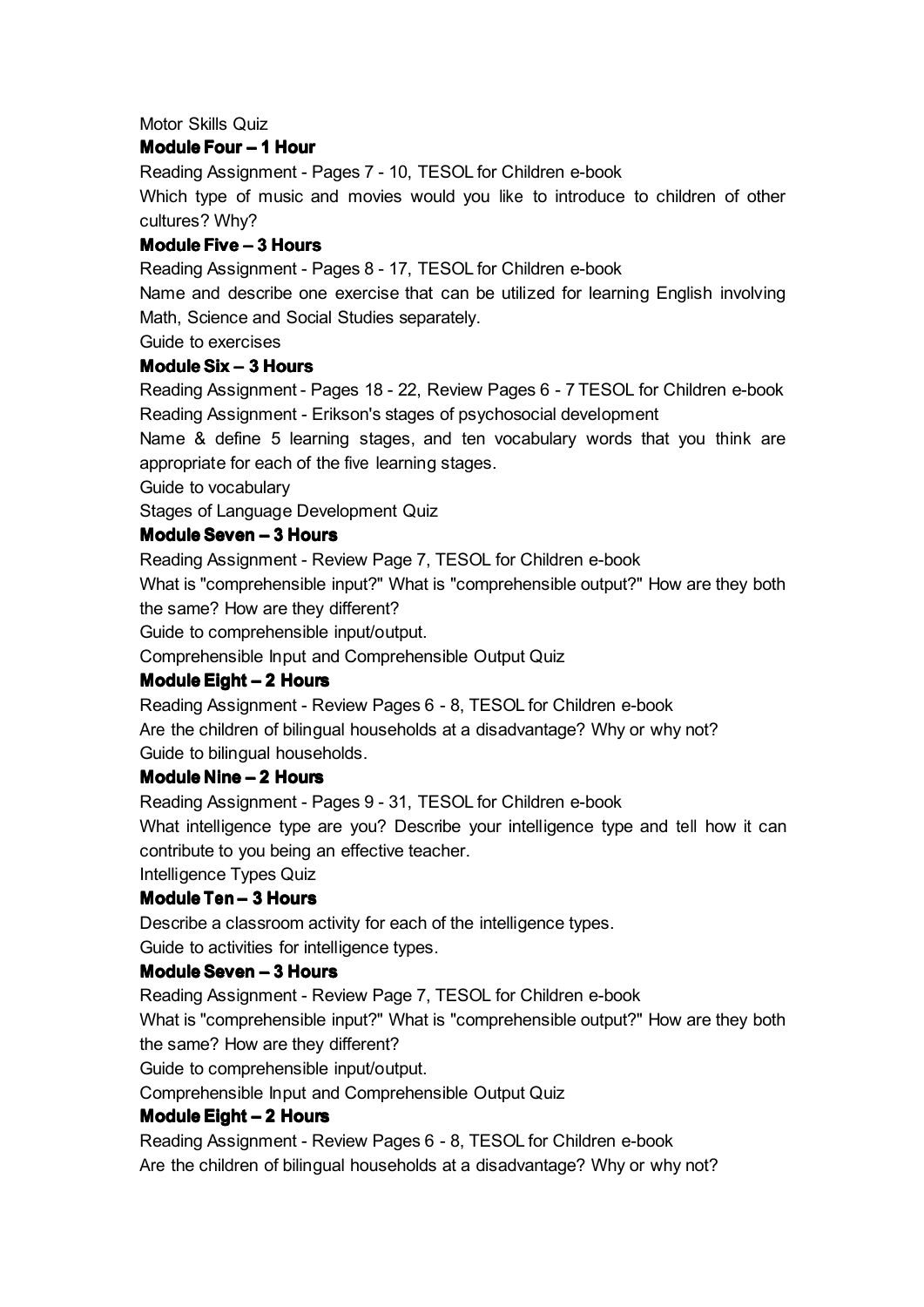Guide to bilingual households.

# **Module Nine – 2 Hours**

Reading Assignment - Pages 9 - 31, TESOL for Children e-book

What intelligence type are you? Describe your intelligence type and tell how it can contribute to you being an effective teacher.

Intelligence Types Quiz

# **Module Ten – 3 Hours**

Describe <sup>a</sup> classroom activity for each of the intelligence types.

Guide to activities for intelligence types.

#### **Module Fifteen Fifteen– 5 Hours**

Approaches to TESOL

Reading Assignment - Review Pages 13 - 23, TESOL for Children e-book

Describe five approaches to TESOL

Guide to approaches and methods.

Guide to approaches and methods.

Guide to approaches and methods.

Guide to approaches and methods.

Guide to approaches and methods.

TESOL Methods & Approaches Quiz

# **Module Sixteen – 3 Hours**

Reading Assignment - Pages 24 - 39, TESOL for Children e-book

Create <sup>a</sup> lesson plan using <sup>a</sup> 45 minute template

# **Module Seventeen – 3 Hours**

Reading Assignment - Pages 24 - 32, ATICP e-book, & Lesson Planning Guide e-book

Video Assignment - How to Teach

# **Module Fifteen – 5 Hours**

Approaches to TESOL

Reading Assignment - Review Pages 13 - 23, TESOL for Children e-book

Describe five approaches to TESOL

Guide to approaches and methods.

Guide to approaches and methods.

Guide to approaches and methods.

Guide to approaches and methods.

Guide to approaches and methods.

TESOL Methods & Approaches Quiz

# **Module Sixteen – 3 Hours**

Reading Assignment - Pages 24 - 39, TESOL for Children e-book

Create <sup>a</sup> lesson plan using <sup>a</sup> 45 minute template

# **Module Seventeen – 3 Hours**

Reading Assignment - Pages 24 - 32, ATICP e-book, & Lesson Planning Guide e-book

Video Assignment